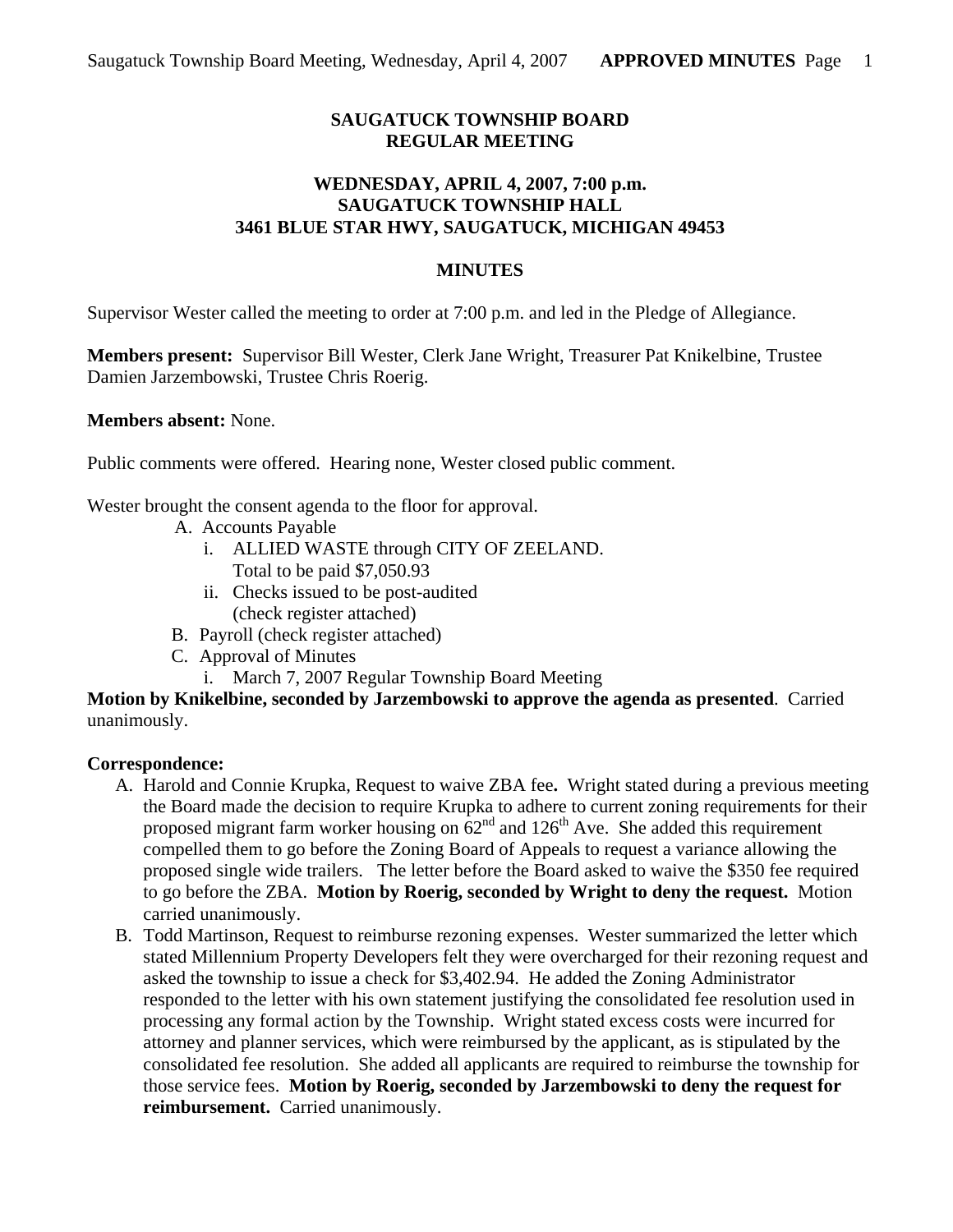- C. Saugatuck-Douglas Historical Society, Heritage Preservation Award. Wester noted the Society has designated the Saugatuck Township Board and Saugatuck Township Planning Commission to receive an award in the category "Preservation of the Historic Built Environment – Blue Star Commercial District". He added that PC Chair Jim Hanson, Trustee Chris Roerig, and he will be attending the meeting to receive the award.
- D. Donald Schipper, Request to enact a Civil Rights Ordinance. Wester presented proposed ordinance language that would create a community relations commission to review alleged violations to resident's civil rights. He stated there were several issues with the proposed language and board discussion ensued. Wright suggested having the Township Manager re-write the language to maintain consistency with existing policy and enforcement. Additional discussion took place and there was a **motion by Jarzembowski, seconded by Knikelbine to table the Civil Rights Ordinance until revised language can be presented.** Carried unanimously.
- E. Joseph Jablonski, Roadside Mowing Proposal. Roerig verified the County pays Jablonski for one mowing of county, local and primary roadsides within the township, and asked if we need a second mowing. Knikelbine suggested waiting until after the first mowing to make a decision. Discussion took place and Board agreed to defer the proposal until July.

### **Unfinished Business:** None.

### **New Business:**

- A. Joint Planning Committee Appointments. Roerig asked if there were recommendations for the appointments. Wright verified there have been 4 individuals recommended for the 3 positions available, but noted the PC Chair Jim Hanson was previously appointed in January. Knikelbine stated she would like to see 2 planning commission members and a board member sit on the committee. Wester stated Hanson recommended Joe Milaukas as the other PC member and Jane Wright as the board member, but included Sandy Rausch as a desirable PC member that is willing to attend committee meetings. **Motion by Roerig, seconded by Jarzembowski to appoint Joe Milaukas and Jane Wright along with previously appointed Jim Hanson to the Joint Planning Committee with Sandy Rausch as an alternate.** Carried 4-0 with Wright abstaining.
- B. Chris Wiley Lease Agreement. Wright stated the dentist's 15 year lease agreement to the adjoining office is due to terminate on June  $30<sup>th</sup>$ . She added there has been 2 years of communication to the dentist not to renew the lease, but to allow the Michigan State Police to occupy the office thus giving them the ability to expand the trooper base. Board discussed options if the dentist is not able to vacate at the time of lease termination, and the value of having the MSP operate out of the township building.

# **Committee Reports:**

- A. Planning Commission. Jarzembowski and PC Chair Jim Hanson reported on the Rivers Edge subdivision located off of Old Allegan Road, site condo approval on docks, and Atlas Oil taking over development of a gas station at exit 36.
- B. Road Commission. No report.
- C. Interurban. Knikelbine reported February ridership was 3,225 which is up 10.2% and noted the upcoming May  $8<sup>th</sup>$  election will include a millage renewal for the bus system.
- D. Fire Authority. No report.
- E. Website & Newsletter Update. Roerig noted a need to include the latest minutes.